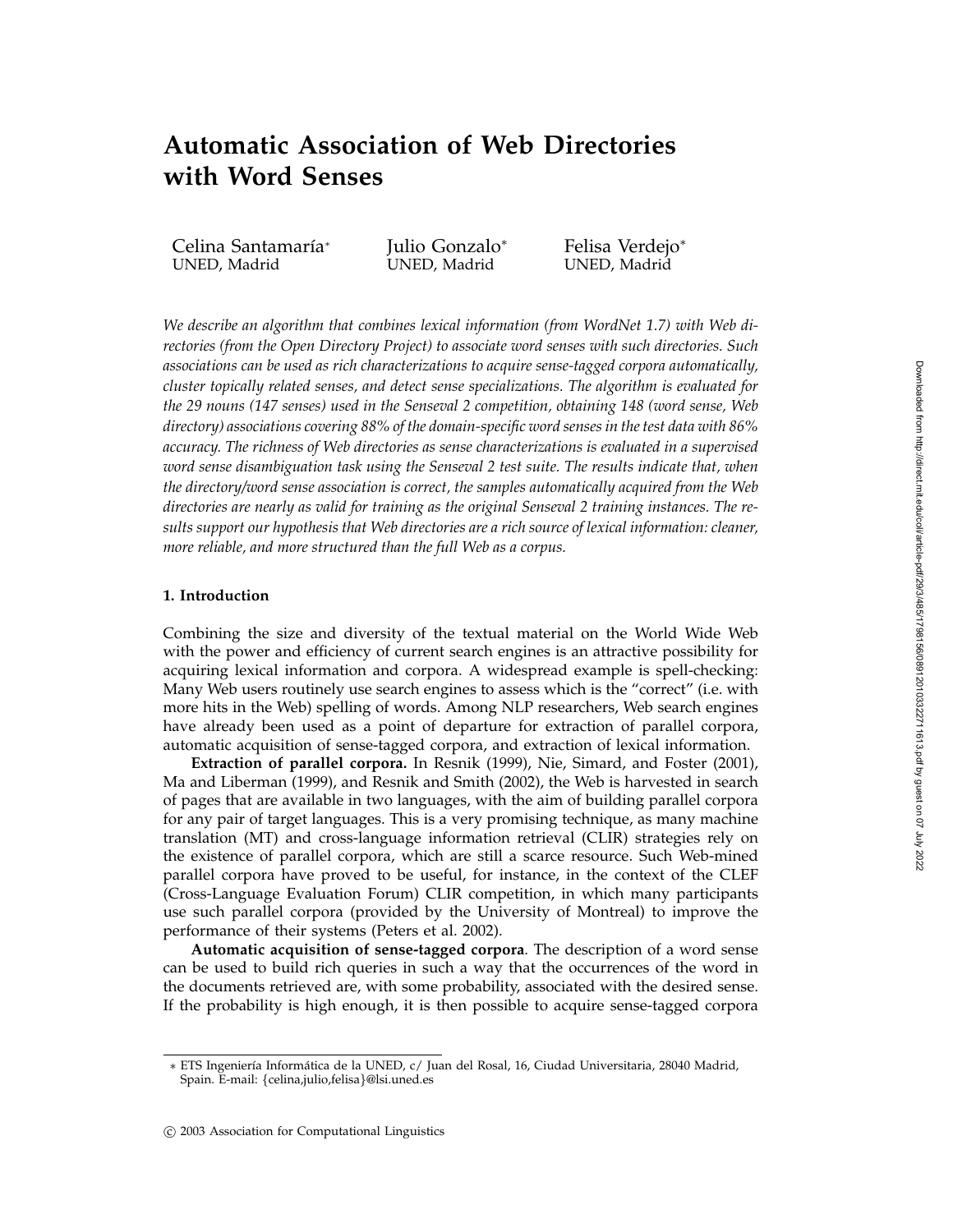in a fully automatic fashion. Again, this is an exciting possibility that would solve the current bottleneck of supervised word sense disambiguation (WSD) methods (namely, that sense-tagged corpora are very costly to acquire).

One example of this kind of technique is Mihalcea and Moldovan (1999), in which a precision of 91% is reported over a set of 20 words with 120 senses. In spite of the high accuracy obtained, such methodology did not perform well in the comparative evaluation reported in Agirre and Martínez (2000), perhaps indicating that examples obtained from the Web may have topical biases (depending on the word), and that further refinement is required. For instance, a technique that behaves well with a small set of words might fail in the common cases in which a new sense is predominant on the Web (e.g., *oasis* or *nirvana* as music groups, *tiger* as a golfer, *jaguar* as a car brand).

**Extraction of lexical information**. In Agirre et al. (2000), search engines and the Web are used to assign Web documents to WordNet concepts. The resulting sets of documents are then processed to build **topic signatures**, that is, sets of words with weights that enrich the description of a concept. In Grefenstette (1999), the number of hits in Web search engines is used as a source of evidence to select optimal translations for multiword expressions. For instance, *apple juice* is selected as a better translation than *apple sap* for the German *ApfelSaft* because *apple juice* hits a thousand times more documents in AltaVista. Finally, in Joho and Sanderson (2000) and Fujii and Ishikawa (1999), the Web is used as a resource to provide descriptive phrases or definitions for technical terms.

A common problem to all the above applications is how to detect and filter out all the noisy material on the Web, and how to characterize the rest (Kilgarriff 2001b).

Our starting hypotheses is that Web directories (e.g., Yahoo, AltaVista or Google directories, the Open Directory Project [ODP]), in which documents are mostly manually classified in hierarchical topical clusters, are an optimal source for acquiring lexical information; their size is not comparable to the full Web, but they are still enormous sources of semistructured, semifiltered information waiting to be mined.

In this article, we describe an algorithm for assigning Web directories (from the Open Directory Project  $\langle$ http://dmoz.org $\rangle$ ) as characterizations for word senses in WordNet 1.7 noun synsets (Miller 1990). For instance, let us consider the noun *circuit*, which has six senses in WordNet 1.7. These senses are grouped in **synsets**, together with their synonym terms, and linked to broader (more general) synsets via hypernymy relations:

```
6 senses of circuit
```

```
Sense 1: {circuit, electrical circuit, electric circuit} => {electrical device}
```

```
Sense 2: {tour, circuit} => {journey, journeying}
```

```
Sense 3: {circuit} => {path, route, itinerary}
```
Sense 4: {circuit (judicial division)} => {group, grouping}

Sense 5: {racing circuit, circuit} => {racetrack, racecourse, raceway, track}

Sense 6: {lap, circle, circuit} => {locomotion, travel}

Our algorithm associates *circuit 1* (electric circuit) with ODP directories such as

```
business/industries/electronics and electrical/contract manufacturers
```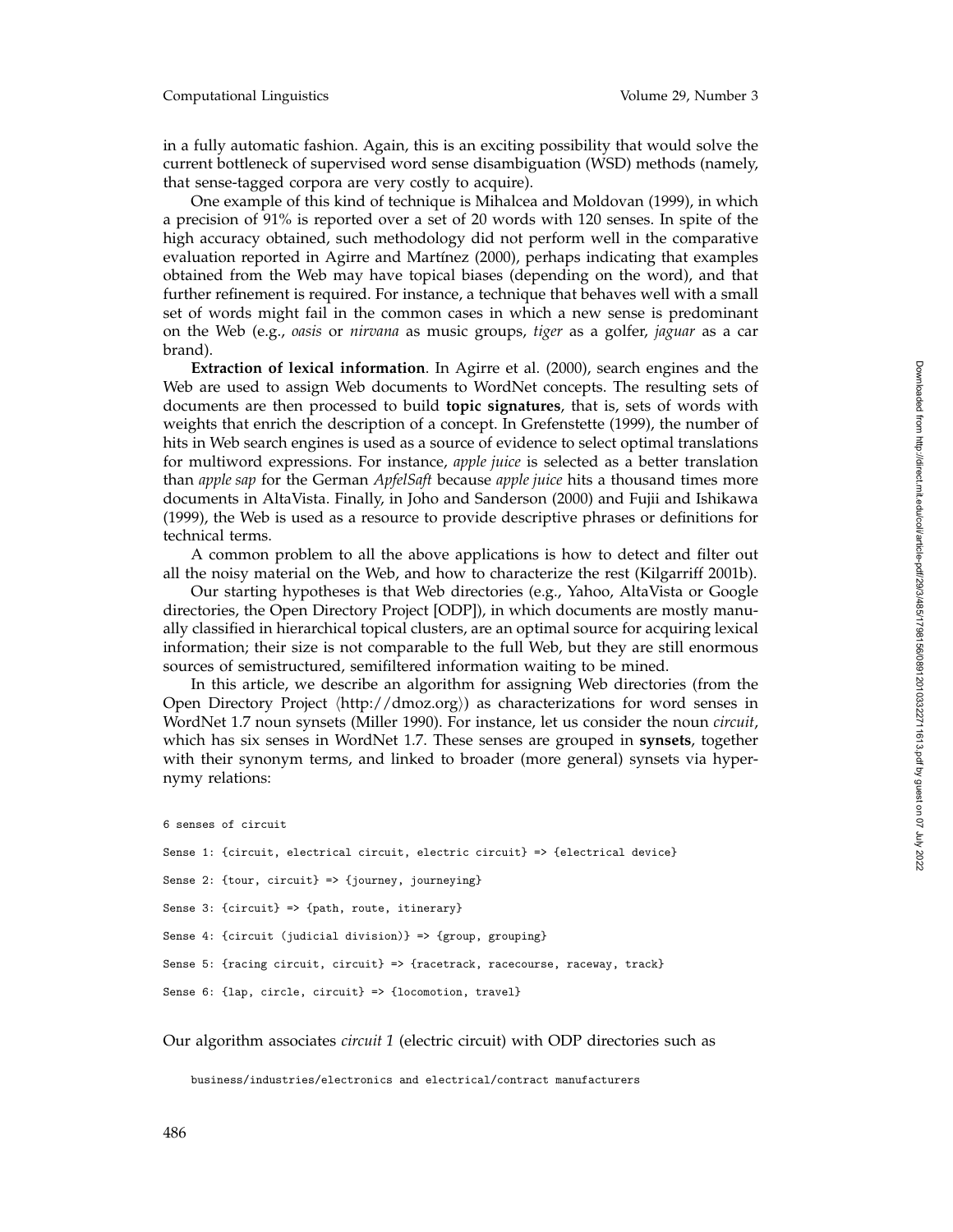whereas *circuit 5* (racing circuit) is tagged with directories such as

sports/motorsports/auto racing/tracks sports/equestrian/racing/tracks sports/motorsports/auto racing/formula one

Every ODP directory has an associated URL, which contains a description of the directory and a number of Web sites that have been manually listed as pertaining to the directory topic, accompanied by brief descriptions of each site. This information is completed with a list of subdirectories, each containing more Web sites and subdirectories. Finally, some directories also have pointers to the same category in other languages. For instance, the Web page for the directory sports/motorsports/auto racing/tracks can be seen in Figure 1. This directory contains links and descriptions for 846 Web sites organized in 12 subdirectories, a link to a related directory (sports/motorsports/karting/tracks) and a link to the same category in French.

The association of word senses with Web directories is related to the assignment of domain labels to WordNet synsets as described in Magnini and Cavaglia (2000), in which WordNet is (manually) enriched with domain categories from the Dewey Decimal Classification (DDC). Some clear differences between the two are that directories from the ODP are assigned automatically, are richer and deeper and, more importantly,

| Open Directory - Sports: Motorsports: Auto Racing: Tracks - Microsoft Internet Explorer                                                                                                                                                                                                                                                                                                                                                                                                                                                                                                                                                                                                                                                                                                                                                                              |  |
|----------------------------------------------------------------------------------------------------------------------------------------------------------------------------------------------------------------------------------------------------------------------------------------------------------------------------------------------------------------------------------------------------------------------------------------------------------------------------------------------------------------------------------------------------------------------------------------------------------------------------------------------------------------------------------------------------------------------------------------------------------------------------------------------------------------------------------------------------------------------|--|
| Archivo Edición Ver Favoritos Herramientas Ayuda                                                                                                                                                                                                                                                                                                                                                                                                                                                                                                                                                                                                                                                                                                                                                                                                                     |  |
| $\vee$ $\Box$ Ir<br>Dirección @http://dmoz.org/Sports/Motorsports/Auto_Racing/Tracks/                                                                                                                                                                                                                                                                                                                                                                                                                                                                                                                                                                                                                                                                                                                                                                                |  |
| dmoz open directory project                                                                                                                                                                                                                                                                                                                                                                                                                                                                                                                                                                                                                                                                                                                                                                                                                                          |  |
| about dmoz   add URL   update URL   become an editor   help                                                                                                                                                                                                                                                                                                                                                                                                                                                                                                                                                                                                                                                                                                                                                                                                          |  |
| $\ddot{\phantom{0}}$<br>Search<br>the entire directory                                                                                                                                                                                                                                                                                                                                                                                                                                                                                                                                                                                                                                                                                                                                                                                                               |  |
| Top: Sports: Motorsports: Auto Racing: Tracks (835)<br>Description                                                                                                                                                                                                                                                                                                                                                                                                                                                                                                                                                                                                                                                                                                                                                                                                   |  |
| • Drag Racing@ $(161)$<br>• Formula One@ $(17)$                                                                                                                                                                                                                                                                                                                                                                                                                                                                                                                                                                                                                                                                                                                                                                                                                      |  |
| • Australia $\hat{a}$ (20)<br>• New Zealand $(5)$<br>• Canada $(60)$<br>• South Africa $(2)$<br>• Germany $(4)$<br>• Spain $(1)$<br>• United Kingdom $(5)$<br>Italy $(2)$<br>• Netherlands $\langle I \rangle$<br>• United States $(746)$<br>See also:                                                                                                                                                                                                                                                                                                                                                                                                                                                                                                                                                                                                               |  |
| • Sports: Motorsports: Karting: Tracks (67)                                                                                                                                                                                                                                                                                                                                                                                                                                                                                                                                                                                                                                                                                                                                                                                                                          |  |
| This category in other languages:<br>French $(6)$                                                                                                                                                                                                                                                                                                                                                                                                                                                                                                                                                                                                                                                                                                                                                                                                                    |  |
| • ChasinRacin Race Track Locator - Searchable database of auto racing facilities in the United States and Canada including speedways,<br>super speedways, drag strips, road courses, dirt tracks, paved oval short-tracks and off-road courses.<br>• e-Tracks: World Motor Racing Circuits - Directory of motor racing circuits from around the world. Includes A-Z listings of every<br>Formula 1, CART, IRL, NASCAR, MotoGP, World Superbike and ALMS track. Facts and figures on all major circuits and history.<br>· F Sheff At Play - Memories of Holtville Aerodrome International Raceway, Carsbad Raceway, Ontario Motor Speedway, Riverside<br>International Raceway and Sebring with course diagrams, aerial and action photos.<br>• North American Motorsports, Race Track Locator - Features track information for United States and Canada.<br>Figure 1 |  |

Contents of an ODP Web directory associated with *circuit 5* (racing circuit).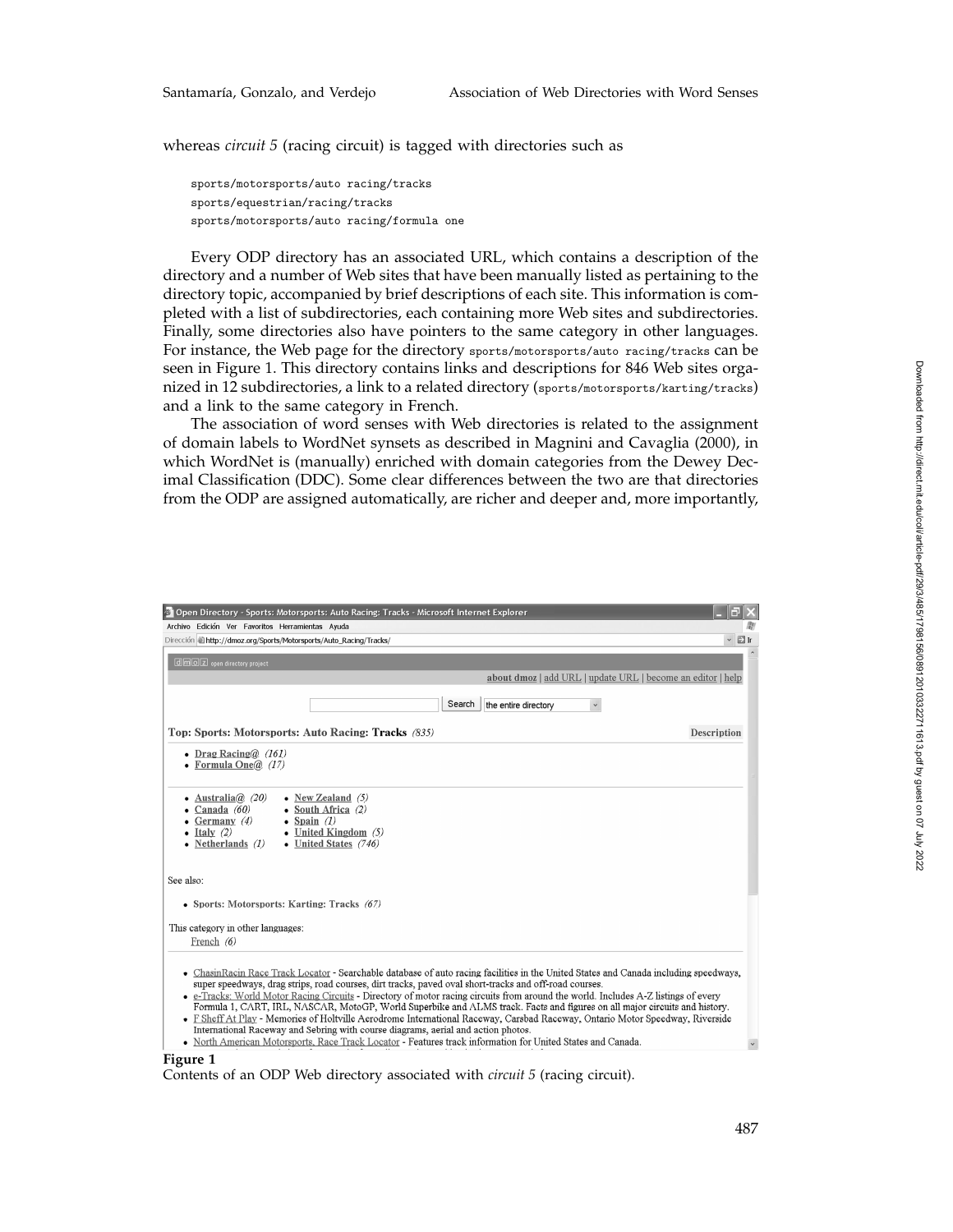come with a large amount of associated information directly retrievable from the Web. DDC categories, on the other hand, are a stable domain characterization compared to Web directories.

As WordNet and ODP are both hierarchical structures, connecting them is also related to research in mapping thesauruses for digital libraries, ontologies, and data structures in compatible databases. A salient feature of our task is, however, that we do not intend to map both structures, as they are of a quite different nature (lexicalized English concepts versus topics on the Web). Our goal is rather to associate individual items in a many-to-many fashion. A word sense may be characterized with several Web directories, and a Web directory may be suitable for many word senses.

The most direct applications of word sense/Web directory associations are

- Clustering of senses with identical or very similar categories.
- Refinement of senses into specialized variants (e.g., *equestrian circuit* and *formula one circuit* as specializations of *racing circuit* in the example above).
- Extraction of sense-tagged corpora from the Web sites listed under the appropriate directories.

In Section 2 we describe the proposed algorithm. In Section 3, we evaluate the precision and recall of the algorithm for the set of nouns used in the Senseval 2 WSD competition. In Section 4, we make a preliminary experiment using the material from ODP directories as training corpora for a supervised WSD system. In section 5, we present the results of applying the algorithm to most WordNet 1.7 nouns. Finally, in Section 6 we draw some conclusions.

# **2. Algorithm**

Overall, the system takes a WordNet 1.7 noun as input, generates and submits a set of queries into the ODP, filters the information obtained from the search engine, and returns a set of ODP directories classified as (1) pseudo–domain labels for some word sense, (2) noise, and (3) salient noise (i.e., directories that are not suitable for any sense in WordNet but could reveal and characterize a new relevant sense of the noun). In case (1), the WordNet sense  $\leftrightarrow$  ODP directory association also receives a probability score. A detailed description of the algorithm steps follows.

## **2.1 Querying ODP Structure**

For every sense *wi* of the noun *w*, a query *qi* is generated, including *w* as compulsory term, the synonyms and direct hypernyms of *wi* as optional terms, and the synonyms of other senses of *w* as negated (forbidden) terms. These queries are submitted to ODP, and a set of directories is retrieved. For instance, for *circuit*, the following queries are generated and sent to the ODP search engine:<sup>1</sup>

```
q1= [+circuit "electrical circuit" "electric circuit" "electrical device" -tour
-"racing circuit" -lap -circle]
q2= [+circuit tour journey journeying -"electrical circuit" -"electric circuit"
-"electrical device" -"racing circuit" -lap -circle]
```
<sup>1</sup> In ODP queries, compulsory terms are denoted by + and forbidden terms by −.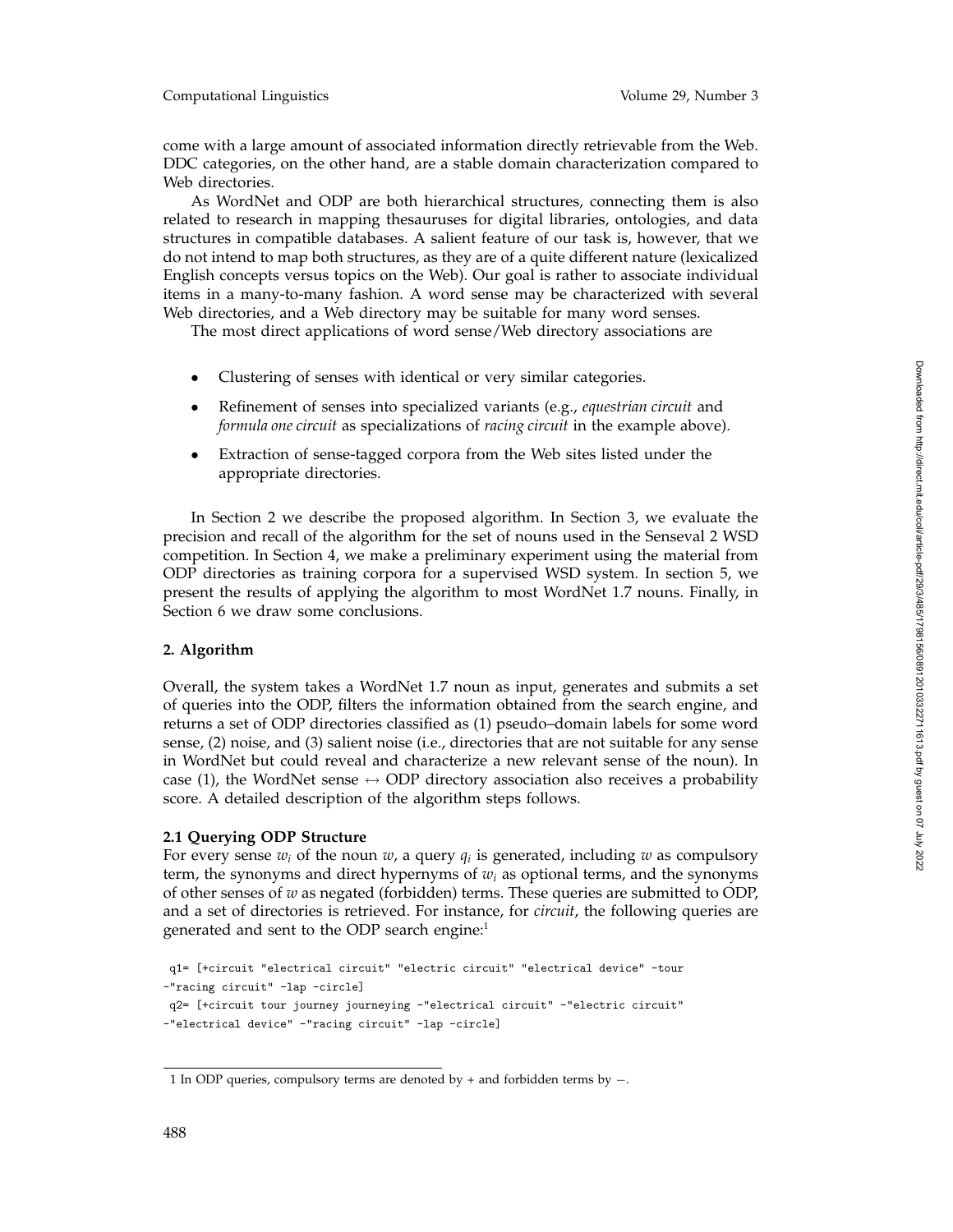```
q3= [+circuit path route itinerary -"electrical circuit" -"electric circuit"
-"electrical device" -tour -"racing circuit" -lap -circle ]
q4= [+circuit group grouping -"electrical circuit" -"electric circuit"
-"electrical device" -tour -"racing circuit" -lap -circle]
q5= [+circuit "racing circuit" racetrack racecourse raceway track -"electrical circuit"
-"electric circuit" -"electrical device" -tour -lap -circle]
q6= [+circuit lap circle locomotion travel -"electrical circuit" -"electric circuit"
-"electrical device" -tour -"racing circuit" -lap -circle]
```
## **2.2 Representing Retrieved Directory Descriptions**

For every directory *d*, a list of words  $l(d)$  is obtained removing stopwords and preserving all content words in the directory path. For instance, one of the directories produced by the *circuit* queries is

 $d=\hbox{\em basic}$  industries/electronics and electrical/contract manufacturers

which is characterized by the following word list:

 $l(d) =$  [business, industries, electronics, electrical, contract, manufacturers]

## **2.3 Representing WordNet Senses**

For every sense  $w_j$ , a list  $l(w_j)$  of words is made with

- all nouns in the hypernym chain of maximal length 6
- all hyponyms
- all meronyms, holonyms, and coordinate terms

of *wj* in WordNet. *l* ( *wj* ) is used as a description of the sense *wj*. For instance, *circuit 1* receives the following description:

 $l(circuit_1) =$  [electrical circuit, electric circuit, electrical device, bridge, bridge circuit, Wheatstone bridge, bridged-T, closed circuit, loop, parallel circuit, shunt circuit, computer circuit, gate, logic gate, AND circuit, AND gate, NAND circuit, NAND gate, OR circuit, OR gate, X-OR circuit, XOR circuit, XOR gate, integrated circuit, (..)

instrumentality, instrumentation, artifact, artefact, object, physical object, entity]

## **2.4 Sense/Directory Comparisons**

For every sense description  $l(w_j)$ , a comparison is made with the terms in the directory description  $l(d)$ . This comparison is based on the hypothesis that the terms in an appropriate directory for a word sense will have some correlation with the sense description via WordNet semantic relations. In other words, our assumption is that the path to the directory in the ODP topical structure will have some degree of overlapping with the hyponymy path to the word sense in the WordNet hierarchical structure.

For this comparison, we simply count the number of co-occurrences between words in  $l(w_j)$  and words in  $l(d)$ . Repeated terms are not discarded, as repetition is correlated with stronger associations. Other, better-grounded comparisons, such as the cosine between  $l(w_j)$  and  $l(d)$ , were empirically discarded because of the small size and small amount of overlapping of the average vectors.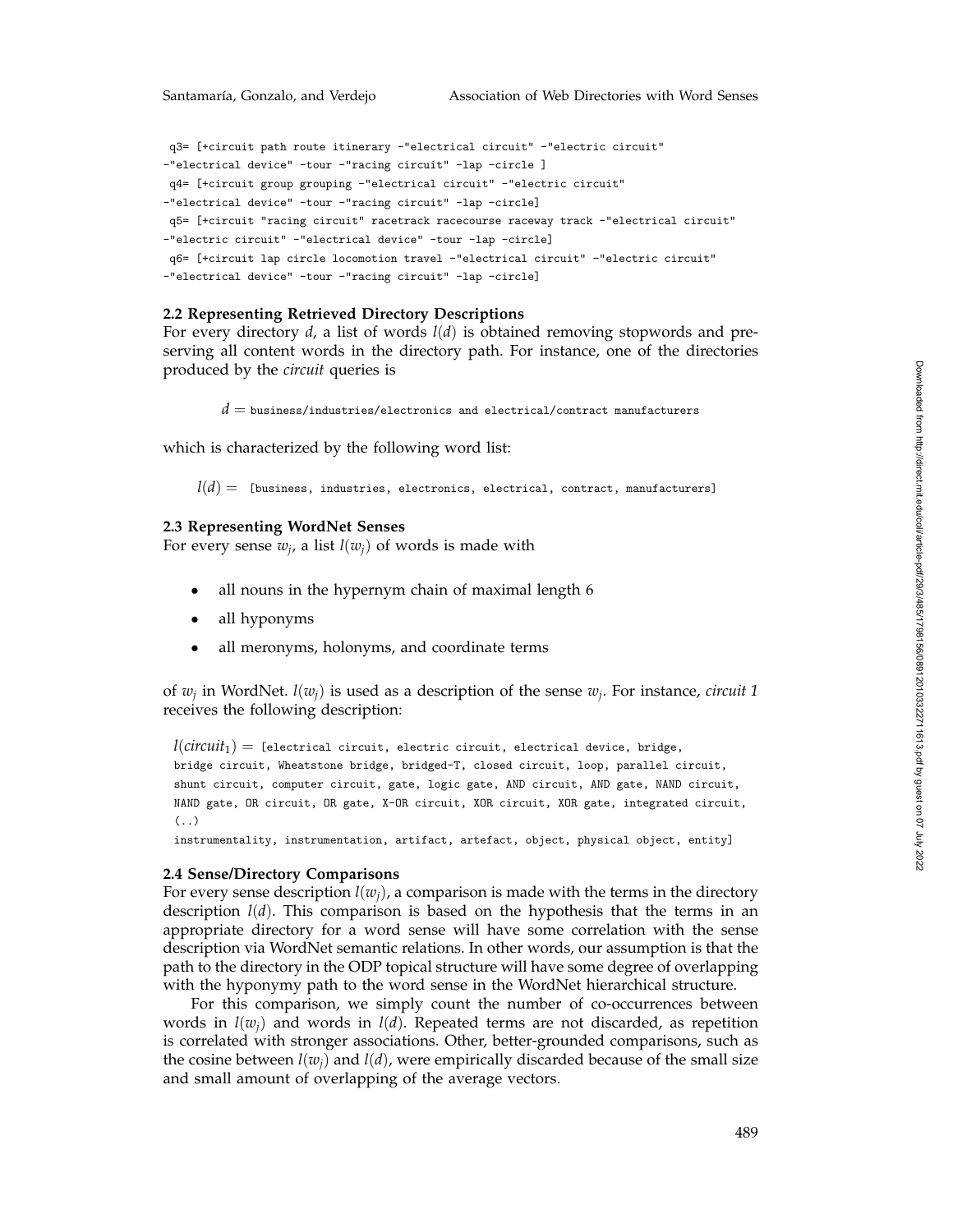## **2.5 Candidate Sense/Directory Associations**

The association vector  $v(d, w)$  has as many components as senses for *w* in WordNet 1.7; the *i*th component,  $v(d, w)$ *i* represents the number of matches between the directory  $l(d)$  and the sense descriptor  $l(w_i)$ . For instance, the association vector of

business/industries/electronics and electrical/contract manufacturers

with *circuit* is

 $v(d, circuit) = (6, 0, 0, 0, 0, 0)$ 

that is, six coincidences for sense 1 (the *electric circuit* sense), which has the associated vector shown in the previous section (which includes five occurrences of *electrical* and one occurrence of *electronic*). The rest of the sense descriptions have no coincidences with the directory description.

 $v(d, w)$  is the basis for making candidate assignments of suitable senses for directory *d*: If one of the components  $v(d, w)$ *j* is not null, we assign the sense  $w_i$  to the directory *d*. If all components are null, the directory is provisionally classified as noise or new sense. If more than one component is not null, the senses *i* with maximal  $v(d, w)$ <sup>*i*</sup> are all considered candidates. These candidate assignments are confirmed or discarded after passing a number of filters and receiving a confidence score *C*(*d*, *wj*), both of which are described below.

# **2.6 Filters**

Filters are simple heuristics that contribute to a more accurate classification of the relations predicted by the co-ocurrence vector  $v(d, w)$ . We are currently using two filters: One differentiates nouns and noun modifiers to prevent wrong associations, and another detects sense specializations.

**2.6.1 Modifiers.** Frequently, the ODP search engine retrieves directories in which the noun to be searched, *w*, has as a noun modifier role. Such cases usually produce erroneous associations. For instance, the directory

library/sciences/animals & wildlife/mammals/tamarins/golden lion tamarin

is erroneously associated with the mammal sense of *lion*, which is here a modifier for *tamarin*.

Modifiers are detected with a set of simple patterns, as the syntactic properties of descriptions in directories are quite simple. In particular, we discard most cases using the structure of the ODP hierarchy, as in this case. The filter analyzes the structure of the directory, detects that the parent category of *golden lion tamarin* is *tamarin*, therefore assumes that *golden lion tamarin* is a specialization of *tamarin*, and assigns the directory to a suitable sense of *tamarin* (*tamarin 1* in WordNet).

An additional filter (weaker than the previous one) discards compounds according to the position (the searched noun precedes another noun), as in

```
personal/kids/arts & entertainment/movies/animals/lion king
```
This directory could be associated with *lion 1* because it contains the word *animal*, but the assignment is rejected because of the modifier filter. In general, on such occasions the searched noun plays a modifier role (as adjective or noun); discarding all such cases favors precision over recall. In this case, the label is classified as noise.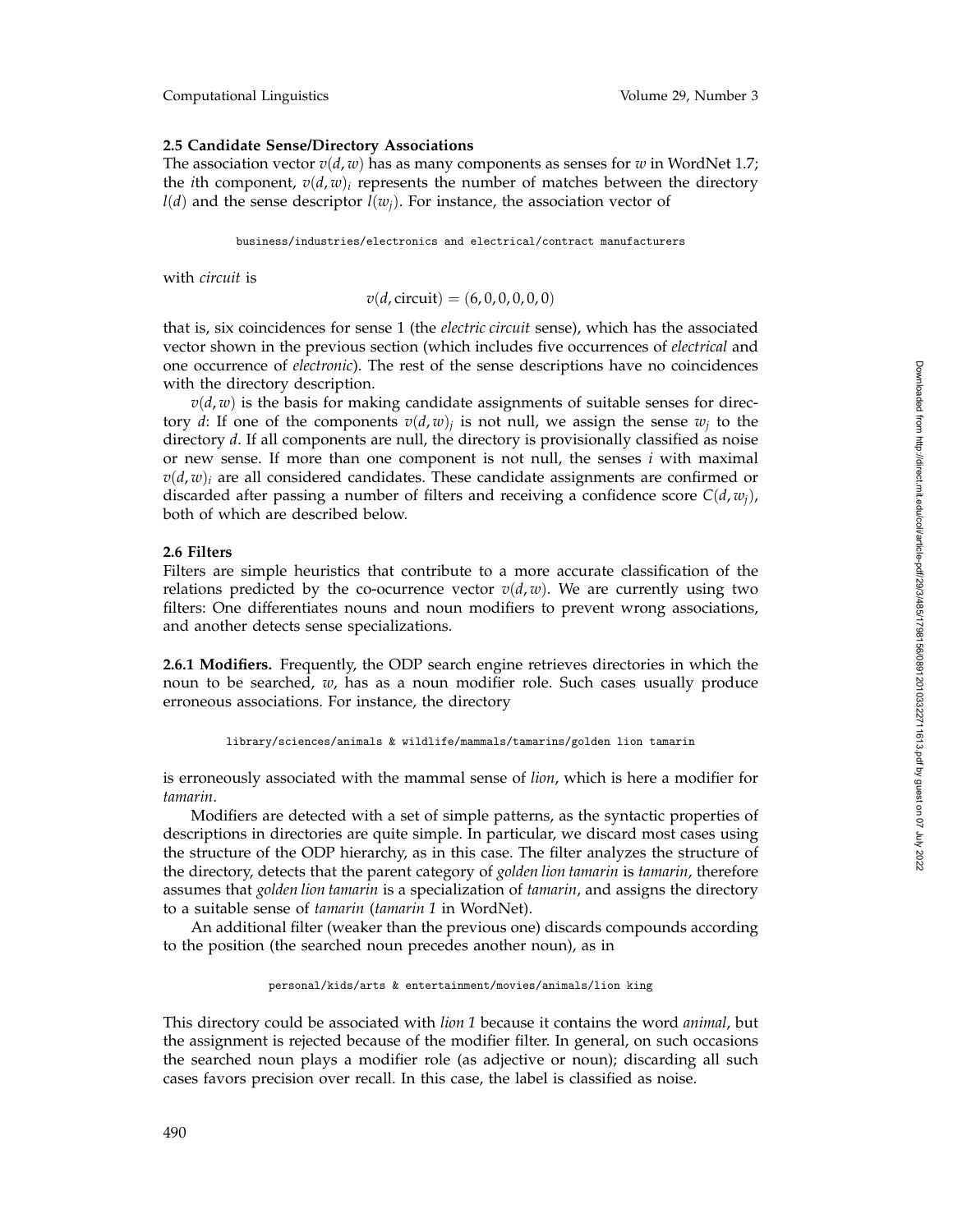**2.6.2 Sense Specializations (Hyponyms).** A retrieved directory might be appropriate as a characterization of a sense specialization for some of the word senses being considered; our algorithm tries to detect such cases, creating a hyponym of the sense and characterizing the directory with the hyponym.

The filter identifies a directory as a candidate hyponym if it contains explicitly a modifier **w** pattern (where  $w$  is the noun being searched). This filter detects explicit specializations, such as *office chair* as a hyponym of *chair 1*, or *fox family channel* as a hyponym of *channel 7*, but fails to identify, for instance, *memorial day* as a hyponym of *holiday* .

If the candidate hyponym, as a compound, is not present in WordNet, then it is incorporated and described with the directory. If it is already present in WordNet, an additional checking of the hyponymy relation is made. For instance, the directory

business/industries/electronics and electrical/components/integrated circuits

is assigned to the WordNet entry *integrated circuit*, because *integrated circuit* is already a hyponym of *circuit* in WordNet.

## **2.7 Confidence Score**

Finally, a confidence score  $C(d, w_j)$  for every potential association  $(d, w_j)$  is calculated using four empirical criteria:

- 1. Checking whether  $d$  was directly retrieved for the query associated to  $w_j$ .
- 2. Checking whether the system associates *d* with one or more senses of the word *w* .
- 3. Checking the number of coincidences between  $l(d)$  and  $l(w_j)$ .
- 4. Comparing the previous number with the number of coincidences between  $l(d)$  and the other sense descriptions  $\{l(w)_i, i \neq j\}$ .

The confidence score is a linear combination of these factors, weighted according to an empirical estimation of their relevance:

$$
C(d, w_j) = \sum_{i=1}^4 \alpha_i C_i(d, w_j)
$$

where

$$
C_1(d, w_j) = \begin{cases} 1, & \text{if query}(w_j) \text{ retrieves } d \\ 0, & \text{otherwise} \end{cases}
$$

$$
C_2(d, w_j) = 1 - \frac{\pi}{n}
$$
  
\n
$$
C_3(d, w_j) = \begin{cases} 1, & \text{if } v_j \ge 5 \\ (v_j + 5)/10, & \text{if } 1 < v_j \le 4 \\ 0.5, & \text{if } v_j = 1 \end{cases}
$$
  
\n
$$
C_4(d, w_j) = \frac{v_j - \max_{i \ne j}(v_i)}{\sum_{i=1}^n v_i}
$$

where v is the association vector  $v(d, w)$ , *n* the number of senses, *k* the number of senses for which  $v_j$  is non-null, and  $\alpha_i$  are coefficients empirically adjusted to  $(\alpha_1, \alpha_2, \alpha_3, \alpha_4)$  =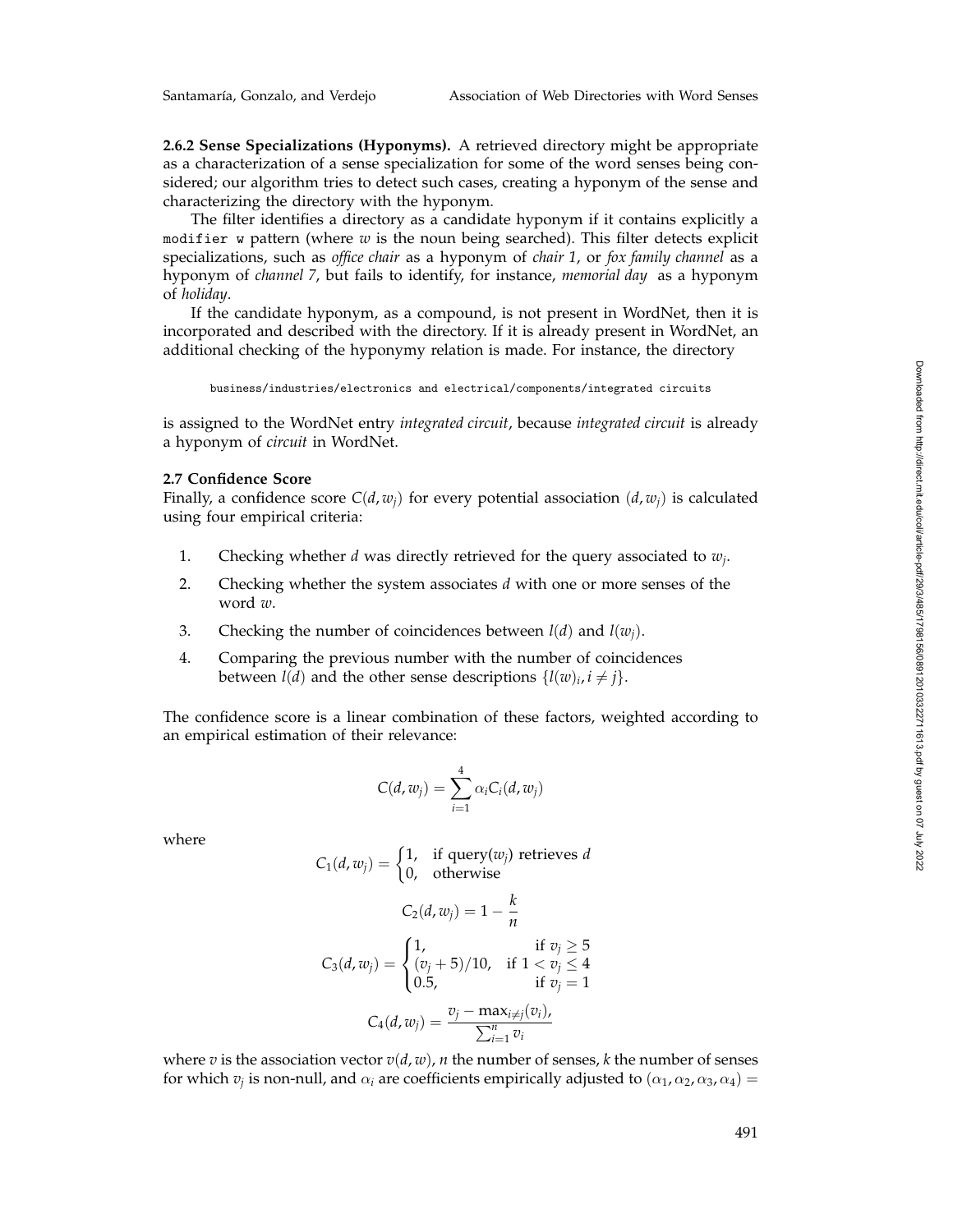$(0.1, 0.15, 0.4, 0.35)$ . The value of  $C(d, w_i)$  ranges between 0 and 1 (all  $C_i$  range between 0 and 1, and the sum of the linear coefficients  $\alpha_i$  is 1). Note that  $C_2$  cannot reach 1 (but can get asymptotically close to 1), and note also that *C*<sup>4</sup> cannot take negative values, because, as  $(d, w_i)$  is a candidate association,  $v_i$  is maximal in  $v(d, w)$ , and therefore  $v_i$  − max<sub>*i* $\neq$ *j*</sub>( $v_i$ ) ranges between 0 and  $v_i$ .

Let us see an example of how this confidence measure works, calculating  $C(d, w_j)$ for the directory

 $d=$  business/industries/electronics and electrical/contract manufacturers

with *circuit 1* (electric circuit):

- $\bullet$   $C_1$ . This directory has been retrieved from the query q1= [+circuit "electrical circuit" "electric circuit" "electrical device" -tour -"racing circuit" -lap -circle] corresponding to *circuit 1*, which agrees with the association made by the system. Hence  $C_1 = 1$ .
- $C_2$ . The association vector  $v(d, w) = (6, 0, 0, 0, 0, 0)$  presents only one non-null coordinate; therefore  $C_2 = 1 - \frac{1}{6} = 0.83$ . Note that, in general, this factor prevents *C* from reaching the upper bound 1.
- $C_3$ . As  $v_1 = 6$ ,  $C_3 = 1$ . This factor increases along with the number of coincidences between the sense and directory characterizations.
- *C*4. As all other components of *v* are null, the highest value of the components different from sense 1 is also null  $(\max_{i \neq i} (v_i) = 0)$ ; therefore,  $C_4 = 1$ . This factor measures the strength of the association  $(d, w_1)$ compared with the other possibilities. It decreases when  $v(d, w)$  includes more than one non-null coordinate, and their values are similar.
- *C.* Finally, applying the  $\alpha_i$  coefficients, we obtain  $C(d, circuit 1) = 0.975$ .

The confidence score can be used to set a threshold for accepting/discarding associations. A higher threshold should produce a lower number of highly precise associations; a lower threshold would produce more associations with less accuracy. For the evaluation below, we have retained all directories, regardless of their confidence score, in order to assess how well this empirical measure correlates with correct and useful assignments.

An example of the results produced by the algorithm can be seen in Table 1. The system assigns directories to senses 1, 2, and 5 of *circuit* (six, two, and three directories, respectively). Some of them are shown in the table, together with a sense specialization, *integrated circuit*, for sense 1 (*electrical circuit*). Senses 3, 4, and 6, which did not receive any directory association, do not appear to have domain specificity, but are instead general terms.

# **3. Evaluation**

We have analyzed the results of the algorithm for the set of nouns in the Senseval 2 WSD English lexical sample test bed (Kilgarriff 2001a). The Senseval campaigns (Edmonds and Cotton 2001; Kilgarriff and Palmer 2000) are devoted to the comparative evaluation of word sense disambiguation systems in many languages. In the Senseval 2 **lexical sample** task, a large number of instances (occurrences in context extracted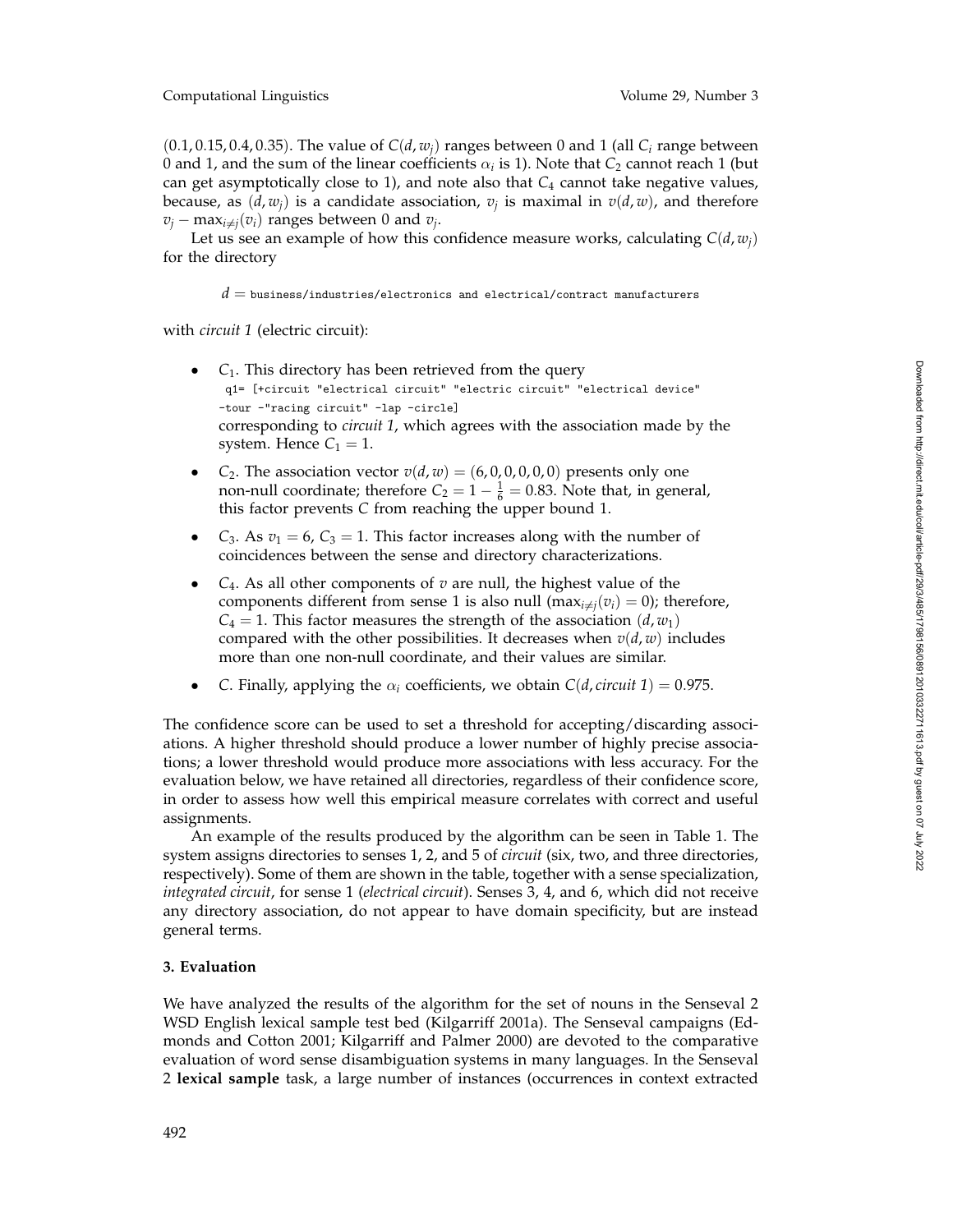| able |  |
|------|--|
|------|--|

Results of the association algorithm for *circuit* .

| circuit 1 (electrical circuit)                                                |      |  |  |
|-------------------------------------------------------------------------------|------|--|--|
| ODP directories                                                               |      |  |  |
| business/industries/electronics and electrical/contract manufacturers         | 0.98 |  |  |
| manufacturers/printed circuit boards/fabrication                              | 0.88 |  |  |
| computers/cad/electronic design automation                                    | 0.78 |  |  |
|                                                                               |      |  |  |
| sense specializations (hyponyms)                                              |      |  |  |
| business/industries/electronics and electrical/components/integrated circuits | 0.98 |  |  |
| circuit 2 (tour, journey around a particular area)<br><b>ODP</b> directories  |      |  |  |
| sports/cycling/travel/travelogues/europe/france                               | 0.58 |  |  |
| regional/asia/nepal/travel and tourism/travel guides                          | 0.66 |  |  |
| circuit 5 (racing circuit)<br><b>ODP</b> directories                          |      |  |  |
| sports/motorsports/auto racing/stock cars/drivers and teams                   | 0.78 |  |  |
| sports/motorsports/auto racing/tracks                                         | 0.82 |  |  |
| sports/motorsports/auto racing/driving schools                                |      |  |  |

from corpora) for a fixed set of words had to be tagged with the appropriate sense by the participating WSD systems. For English, the sense inventory was a prerelease of WordNet 1.7, and two sets of manually tagged instances were made available: A first set was intended for training supervised systems, and a second set for evaluation of all systems attempting the task. Altogether, the Senseval 2 lexical sample test bed is one of the most widely used resources for studying and comparing word sense disambiguation approaches.

For our evaluation, we have considered the fraction of the Senseval 2 test bed that deals with English nouns: 29 polysemous nouns with a total of 147 word senses. We have applied the algorithm to this set of nouns and examined the results in terms of coverage and quality of the sense/directory associations. Coverage measures how many senses can be characterized with directories, assuming that every domainspecific sense should receive at least one directory. Quality is measured in terms of precision (are the assignments correct?), relevance (are the assignments useful?), and confidence (does the confidence score correlate well with precision and relevance of the associations?).

## **3.1 Coverage**

Table 2 shows the 148 directories retrieved by our algorithm, an average of 1.0 directories per sense. The directories, however, are not evenly distributed among senses, covering only 43 different senses with unique directories and 28 specialized (hyponym) senses. In addition, 9 senses are identified as part of potential clusters (i.e., having nonunique directories).

In order to measure the real coverage of the system, we have to estimate how many word senses in the Senseval 2 sample are susceptible to receiving a domain label. For instance, *sense* in *common sense* is not associated with any particular topic or domain, whereas *sense* in *word sense* can be associated with linguistics or languagerelated topics.

The decision as to whether or not a word sense might receive a domain label is not always a simple, binary one. Hence we have manually tagged all word senses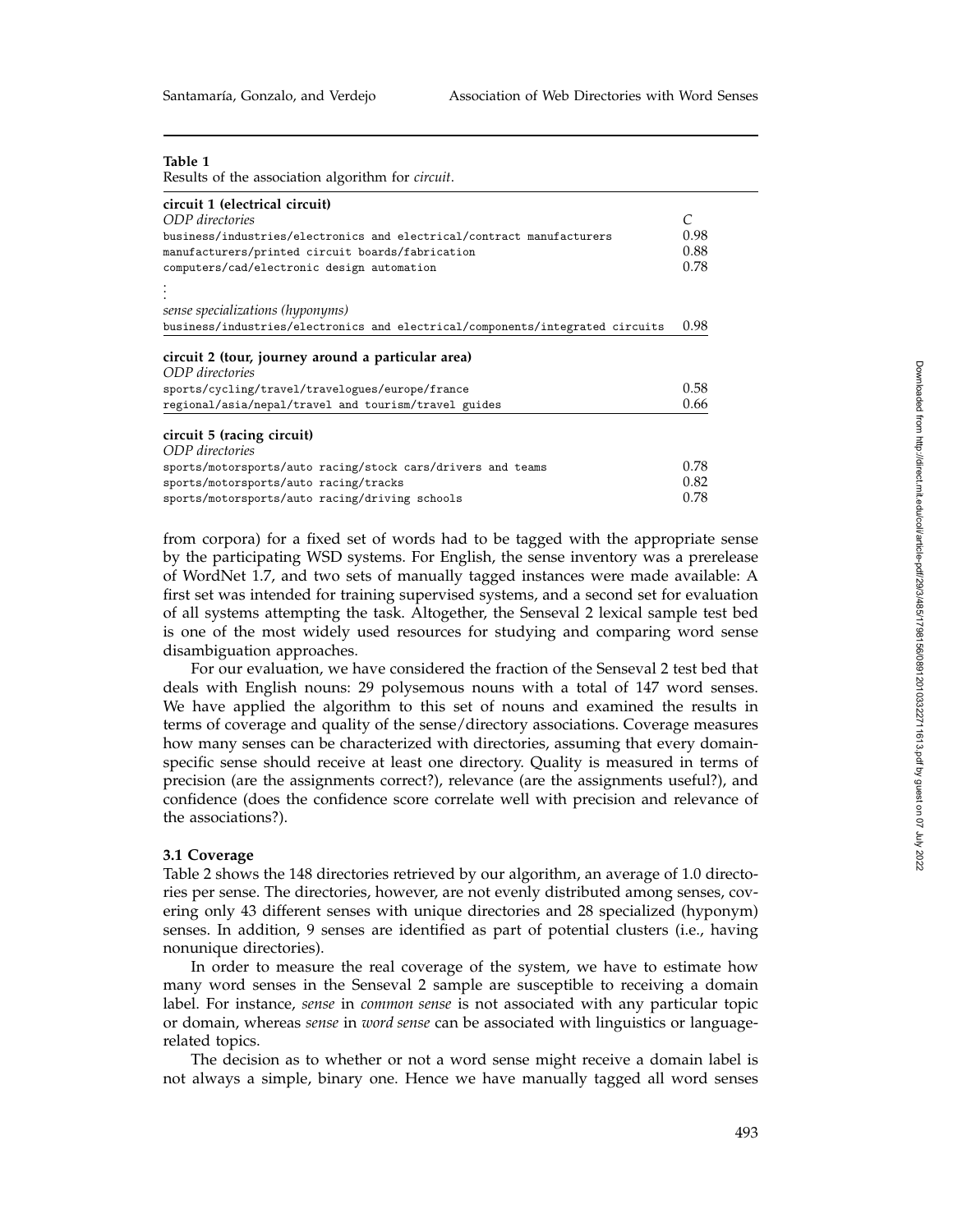| Senseval 2<br><b>Nouns</b> | Number of<br><b>Senses</b> | Number of<br><b>Directories</b> | Number of Labeled<br><b>Senses</b> | Number of<br>Hyponyms |
|----------------------------|----------------------------|---------------------------------|------------------------------------|-----------------------|
| art                        | 4                          | 6                               | $\mathbf{1}$                       | 1                     |
| authority                  | 7                          | 4                               | $\overline{c}$                     | 1                     |
| bar                        | 13                         | 3                               | 3                                  | 0                     |
| bum                        | 4                          | $\theta$                        | $\theta$                           | 0                     |
| chair                      | $\overline{4}$             | 4                               | 1                                  | 0                     |
| channel                    | 7                          | 5                               | 1                                  | 1                     |
| child                      | 4                          | 12                              | $\overline{c}$                     | $\boldsymbol{0}$      |
| church                     | 3                          | 24                              | $\overline{c}$                     | $\overline{4}$        |
| circuit                    | 6                          | 11                              | 3                                  | $\mathbf{1}$          |
| day                        | 10                         | 15                              | $\mathbf{1}$                       | 14                    |
| detention                  | 2                          | 1                               | 1                                  | $\mathbf{0}$          |
| dyke                       | $\overline{2}$             | 1                               | 1                                  | 0                     |
| facility                   | 5                          | 10                              | 3                                  | 0                     |
| fatigue                    | 4                          | 0                               | $\theta$                           | 0                     |
| feeling                    | 6                          | 2                               | 1                                  | 0                     |
| grip                       | 7                          | 3                               | $\overline{c}$                     | 0                     |
| hearth                     | 3                          | 5                               | $\overline{c}$                     | 0                     |
| holiday                    | $\boldsymbol{2}$           | $\overline{c}$                  | $\overline{c}$                     | 0                     |
| lady                       | 3                          | $\boldsymbol{0}$                | $\mathbf{0}$                       | $\overline{0}$        |
| material                   | 5                          | 9                               | $\overline{2}$                     | 3                     |
| mouth                      | 8                          | $\Omega$                        | $\theta$                           | $\mathbf{0}$          |
| nation                     | 4                          | 4                               | 1                                  | 1                     |
| nature                     | 5                          | $\theta$                        | $\mathbf{0}$                       | 0                     |
| post                       | 8                          | 14                              | 5                                  | 0                     |
| restraint                  | 6                          | 4                               | 3                                  | 0                     |
| sense                      | 5                          | $\boldsymbol{0}$                | $\mathbf{0}$                       | 0                     |
| spade                      | 3                          | 3                               | $\mathbf 1$                        | $\mathbf 1$           |
| stress                     | 5                          | 5                               | $\overline{c}$                     | $\mathbf 1$           |
| yew                        | $\overline{2}$             | 1                               | $\mathbf{1}$                       | 0                     |
| <b>Total</b>               | 147                        | 148                             | 43                                 | 28                    |

**Table 2** Coverage of nouns in the Senseval 2 test bed.

with two criteria (with each tagging performed by a different human annotator): a strict one (only word senses that can clearly receive a domain label are marked as positive) and a loose one (only word senses that are completely generic are marked as negative). The strict judgment gave 59 domain-specific senses in the sample; the loose judgment gave 71.

With these manual judgments, the coverage of the algorithm is between 73% (loose judgment) and 88% (strict judgment). This coverage can be increased by

- Propagating a directory/word sense association to all members of the WordNet synset to which the word sense belongs.
- Propagating directories via hyponymy chains, as in Magnini and Cavaglia (2000).

## **3.2 Quality**

We have used three criteria to evaluate the directory/sense associations produced:

• **Precision.** Is the directory *correct* (suitable) for the word sense or not?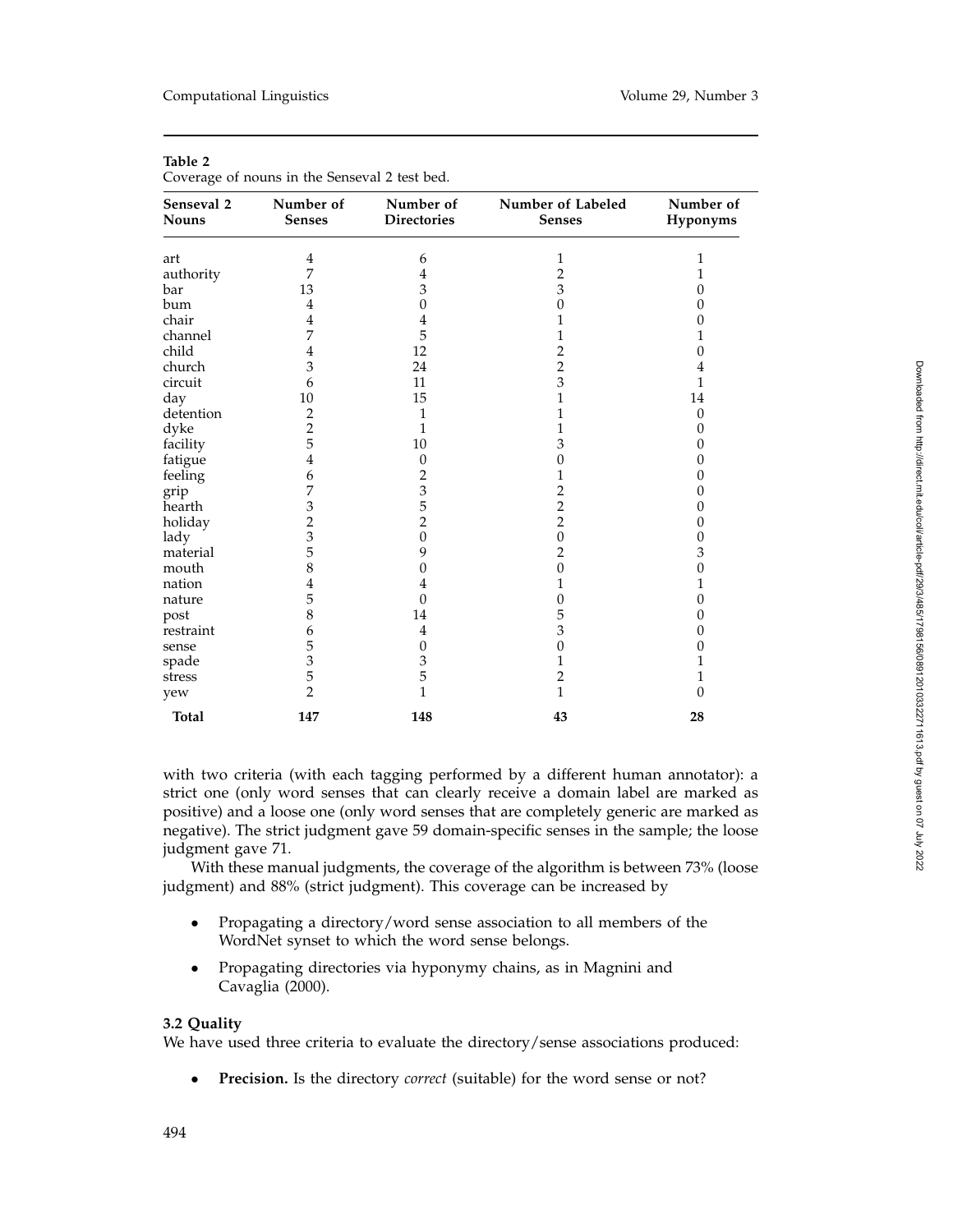- **Relevance.** Is the directory *useful* for characterizing the word sense?
- **Confidence.** How well is the confidence value  $C(d, w_i)$  correlated with the precision and relevance of the associations?

**3.2.1 Precision.** An assignment  $(d, w_i)$  is considered correct  $(d$  is suitable for  $w_i$ ) unless

1. *d* adjusts better to some other sense  $w_i$ . For instance, the association of

regional/north america/united states/government/agencies/independent/ federal labor relations authority

as a hyponym of

authority4 : assurance, self *-*assurance, confidence, self *-*confidence, authority, sureness

is considered an error, as the directory would be better suited for a hyponym of sense 5 (authority as *administrative unit*).

2. The terms in *l*(*d*) are contradictory to the definition of the word sense or are better suited for a sense that is not listed in the dictionary. This is the case of

arts/music/bands and artists/offspring

which is erroneously assigned to *child 2: human offspring of any age*.

The results of this manual evaluation can be seen in Table 3. The overall precision is 86%.

Regarding potential topical clusters (directories associated with more than one sense of the same word), these are considered correct if (1) the associated directory is correct for all the senses in the cluster and (2) the occurrences of the word on the Web page associated with the directory can be loosely assigned to any of the cluster senses. Twelve out of the 13 clusters extracted are correct according to this criterion.

**3.2.2 Confidence Measures.** Table 4 shows the distribution of directories according to the confidence measure. Eighty-four percent of the directories have a confidence *C* over 0.7, and 41% over 0.8. This skewed distribution is consistent with the algorithm filters, which are designed to favor precision rather than recall.

Table 5 shows the distribution of errors in levels of confidence. The percentage of errors in directories with a confidence level below .6 is 25%. This error percentage

| Table 3<br>Precision over Senseval 2 nouns.   |                                 |                   |                         |  |  |
|-----------------------------------------------|---------------------------------|-------------------|-------------------------|--|--|
| Directories Associated<br>with WordNet Senses | Number of<br><b>Directories</b> | Number of Correct | <b>Number of Errors</b> |  |  |
| Unique sense                                  | 148                             | 127               | 21                      |  |  |
| Potential clustering                          | 13                              | 12                |                         |  |  |
| Total                                         | 161                             | 139 (86%)         | 22(14%)                 |  |  |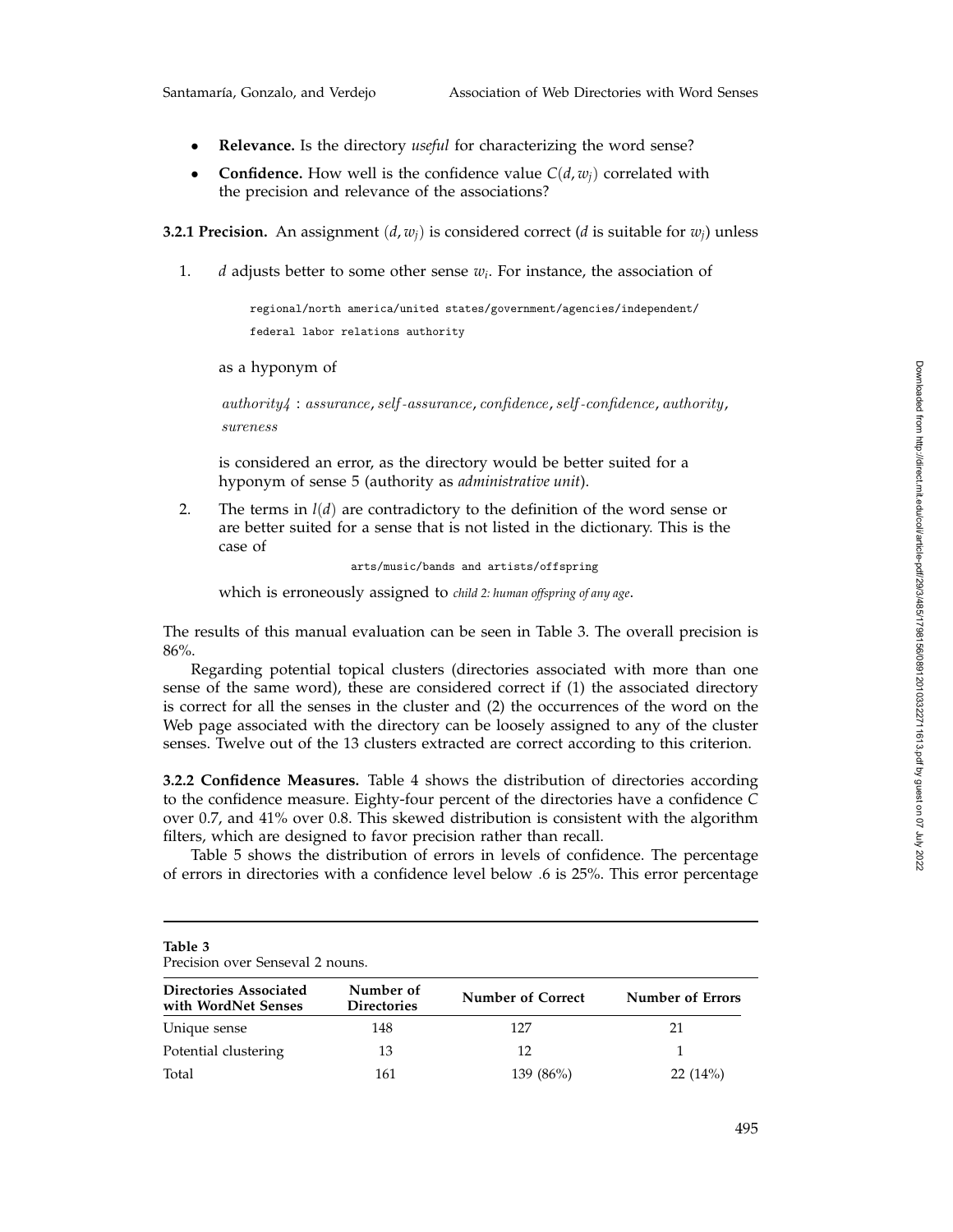| Table 4<br>Confidence distribution. |              |                    |         |  |
|-------------------------------------|--------------|--------------------|---------|--|
| Confidence                          | $C \leq 0.7$ | $0.7 < C \leq 0.8$ | 0.8 < C |  |
| Number of directories               | 24           | 63                 | 61      |  |

## **Table 5**

Correlation between confidence and correctness.

| <b>Number of Directories</b> | Percentage of Errors |
|------------------------------|----------------------|
| 24                           | 25%                  |
| 63                           | 19%                  |
| 61                           | 5%                   |
| 148                          | 14%                  |
|                              |                      |

decreases with increasing levels of confidence, down to 5% for associations with *C* over .8. Table 5 indicates that the confidence value, which is assigned heuristically, is indeed correlated with precision.

**3.2.3 Relevance.** Besides correctness of the associations, we want to measure the usefulness of the directories: How well can they be used to characterize the associated word senses? How much information do they provide about the word senses?

We have performed a manual, qualitative classification of the directories extracted as irrelevant, mildly relevant, or very relevant. An **irrelevant** directory is compatible with the word sense but does not provide any useful characterization; a **mildly relevant** directory illustrates the word sense, but not centrally or in some particular aspect or domain. A **very relevant** directory provides a rich characterization per se and can be considered a domain label for the word sense.

An example of a very relevant directory is

## business/industries/electronics and electrical/components/integrated circuit

associated as hyponym of *circuit 1 (electrical circuit)* with a confidence of 98%. An example of mildly relevant association is

regional/north america/united states/texas/../society and culture/religion

associated with *church 1 (Christian church)* with a 73% confidence. Obviously, Texas is not correlated with church, but the directory contains a lot of material (for instance, the Web page of the Northcrest Community Church and many others) that might be used, for instance, to acquire topical signatures for the concept. Hence the *mildly relevant* judgment. Finally, an example of an irrelevant association is

regional/north america/united states/new york/localities/utica

associated with *art 1 (fine art)* with a confidence of 66% (the directory contains a section on Arts at Utica, which would be considered mildly relevant if pointed to explicitly by the label). For the purposes of measuring relevance, all the directories that were judged as *incorrect* are counted as *irrelevant*.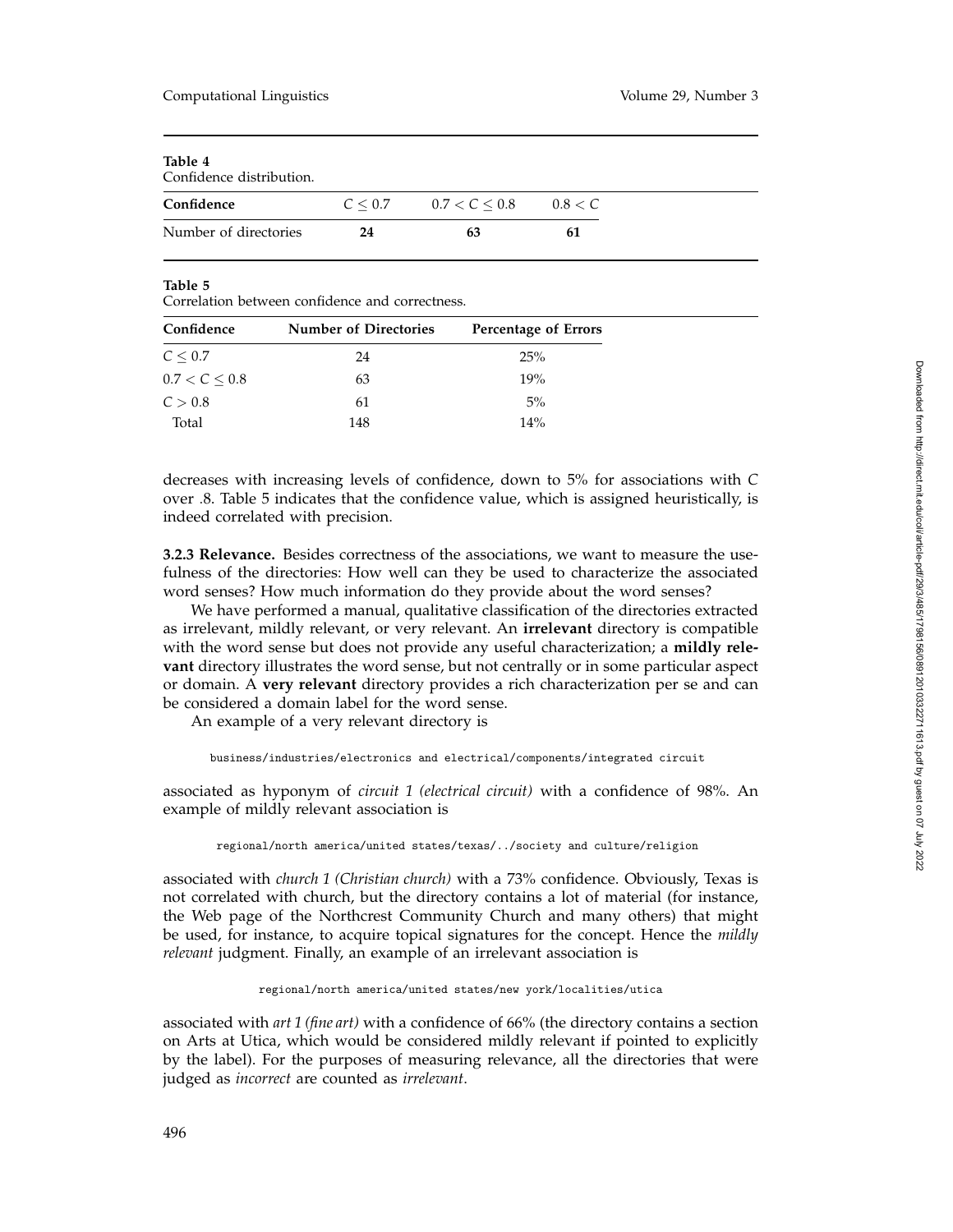| Table 6<br>Relevance of the directories in the test set. |            |                    |                    |
|----------------------------------------------------------|------------|--------------------|--------------------|
| Relevance                                                | Irrelevant | Mildly<br>Relevant | Highly<br>Relevant |
| $C \leq 0.7$                                             |            | 4                  | 13                 |
| 0.7 < C < 0.8                                            | 13         | 12                 | 38                 |
| 0.8 < C                                                  | 3          | 9                  | 49                 |
| Total                                                    | 23(15%)    | 25(17%)            | 100(67%)           |

The overall relevance figures, and the correlation of relevance with the confidence value, can be seen in Table 6. Sixty-seven percent of the directories are highly relevant to characterize word senses, which is an encouraging result. Also, the set of irrelevant directories (15%) is almost identical to the set of erroneous directories (with just one addition), indicating that (almost) all directories that are correct can be used to characterize word senses to some extent.

## **4. Example Application: Automatic Acquisition of Sense-Tagged Corpora**

Each ODP directory contains links to related subdirectories and to a large number of Web sites that have been manually classified there. Every link to a Web site includes the name of the site and a short description. For instance, under

#### business/industries/electronics and electrical/components/integrated circuit

we find over 30 descriptions, such as ''Multilink Technology corporation: Manufacture of integrated circuits, modules, and boards for use in both data and telecommunications''. In order to perform a first experiment on extraction of sense-tagged corpora, we have used only such descriptions (without exploring the associated Web sites) to build a sense-tagged corpus for Senseval 2 nouns.

Notice that we are not using the contents of the Web sites that belong to a directory, but only the manually added descriptions of Web sites in the directory. Using the Web sites themselves is also an attractive possibility that would produce a much larger corpus at the expense of lower precision.

The extraction is straightforward: When a word sense  $w_i$  has an associated directory *d*, we scan the site descriptions on the ODP page that corresponds to the directory *d* and extract all contexts in which *w* occurs, assuming that in all of them *w* is used in the sense *i*. Some examples of the training material for *circuit* can be seen in Table 7. On average, these examples are shorter than Senseval 2 training instances.

The goal is to compare the performance of a supervised word sense disambiguation system using Senseval 2 training data (hand made for the competition) to that using the sense-tagged corpus from ODP (automatically extracted). We have chosen the *Duluth* system (Pedersen 2001) to perform the comparison. The *Duluth* system is a freely available supervised WSD system that participated in the Senseval 2 competition. As we are not concerned with absolute performance, we simply adopted the first of the many available versions of the system (*Duluth 1*).

An obstacle to performing such comparative evaluation is that, as expected, our algorithm assigns ODP directories only to a fraction of all word senses, partly because not every sense is domain-specific, and partly because of lack of coverage. In order to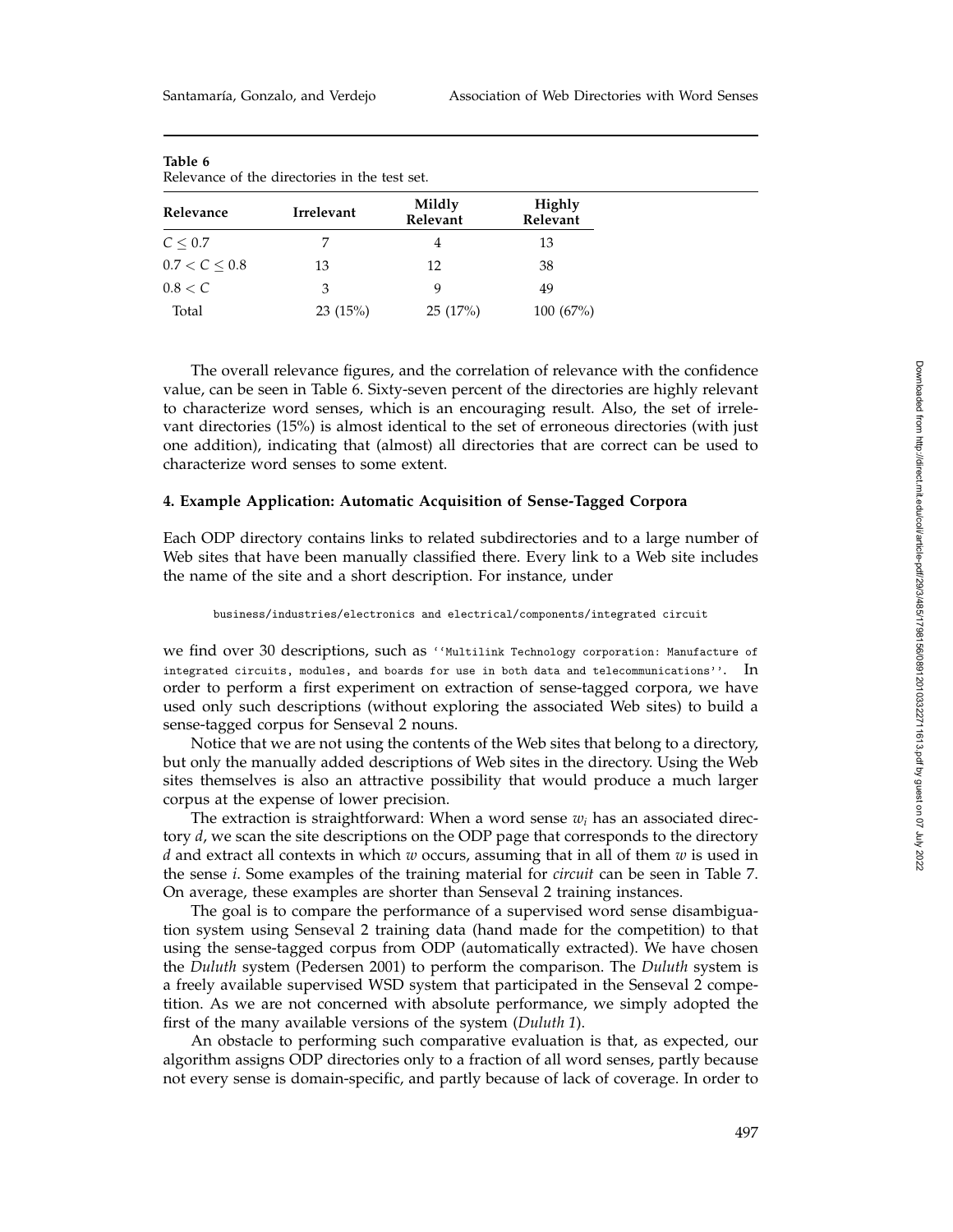#### **Table 7**

Examples of training material for *circuit*.

#### **circuit 1 (electrical circuit)**

Electromechanical products for brand name firms; offers printed circuit boards (..) Offers surface mount, thru-hole, and flex circuit assembly, in circuit and functional (..)

#### **circuit 2 (tour, journey around a particular area)**

The Tour du Mont-Blanc is a circuit of 322km based in the northern French Alps. A virtual tour of the circuit by Raimon Bach.

## **circuit 5 (racing circuit)**

The Circuit is a smooth 536 yards of racing for Hot Rod and Stock Car's at the East of (..) (..) History of the circuit and its banked track and news of Formula 1 (..)

circumvent this problem, we have considered only the subset of 10 Senseval nouns for which our system tags at least two senses: *bar, child, circuit, facility, grip, holiday, material, post, restraint*, and *stress*. We have then projected the Senseval 2 training corpus, and the test material, onto the annotations for the word senses already in our ODP-based material. Hence we will evaluate the quality of the training material obtained from Web directories, not the coverage of the approach.

Table 8 shows the training material obtained for that subset of Senseval 2 nouns. A total of 66 directories are used as a source of training instances, of which 17% are incorrect and will presumably incorporate noise into the training. Table 9 compares the training material for the word senses in this sample, and the results of the supervised WSD algorithm with the Senseval and the ODP training instances.

We have measured the performance of the system in terms of Senseval *recall*: the number of correctly disambiguated instances over the total number of test instances. Overall, using the Senseval training set gives .73 recall, and training with the automatically extracted ODP instances gives .58 (21% worse). A decrease of 21% is significant but nevertheless encouraging, because the Senseval training set is the gold standard for the Senseval test set: It is larger than the ODP set (773 versus 547 instances in this subset), well balanced, built with redundant manual annotations, and part of the same corpus as the test set.

| Word<br><b>Senses</b> | <b>Number of Directories</b><br>per Sense | Number of Incorrect<br><b>Directories</b> | <b>Number of Training</b><br><b>Instances</b> |
|-----------------------|-------------------------------------------|-------------------------------------------|-----------------------------------------------|
| bar 1,10              | 1,1                                       | 0,0                                       | 1,1                                           |
| child 1,2             | 3,9                                       | 0,0                                       | 3,80                                          |
| circuit $1,2,5$       | 6,2,3                                     | 0,0,0                                     | 229,2,5                                       |
| facility 1,4          | 4,5                                       | 0,0                                       | 4,18                                          |
| $grip$ 2,7            | 2,1                                       | 0,1                                       | 17,6                                          |
| holiday 1,2           | 1,1                                       | 0,1                                       | 5,17                                          |
| material 1,4          | 6,3                                       | 2,1                                       | 63,10                                         |
| post 2,3,4,7,8        | 1,5,1,4,3                                 | 1,1,1,0,3                                 | 2,7,1,9,3                                     |
| restraint 1,4,6       | 2,1,1                                     | 0,0,0                                     | 2,2,2                                         |
| stress 1,2            | 1,4                                       | 0,0                                       | 8,50                                          |
| Total                 | 66                                        | 11                                        | 547                                           |

| Table 8                                            |  |  |  |
|----------------------------------------------------|--|--|--|
| Training material obtained for the WSD experiment. |  |  |  |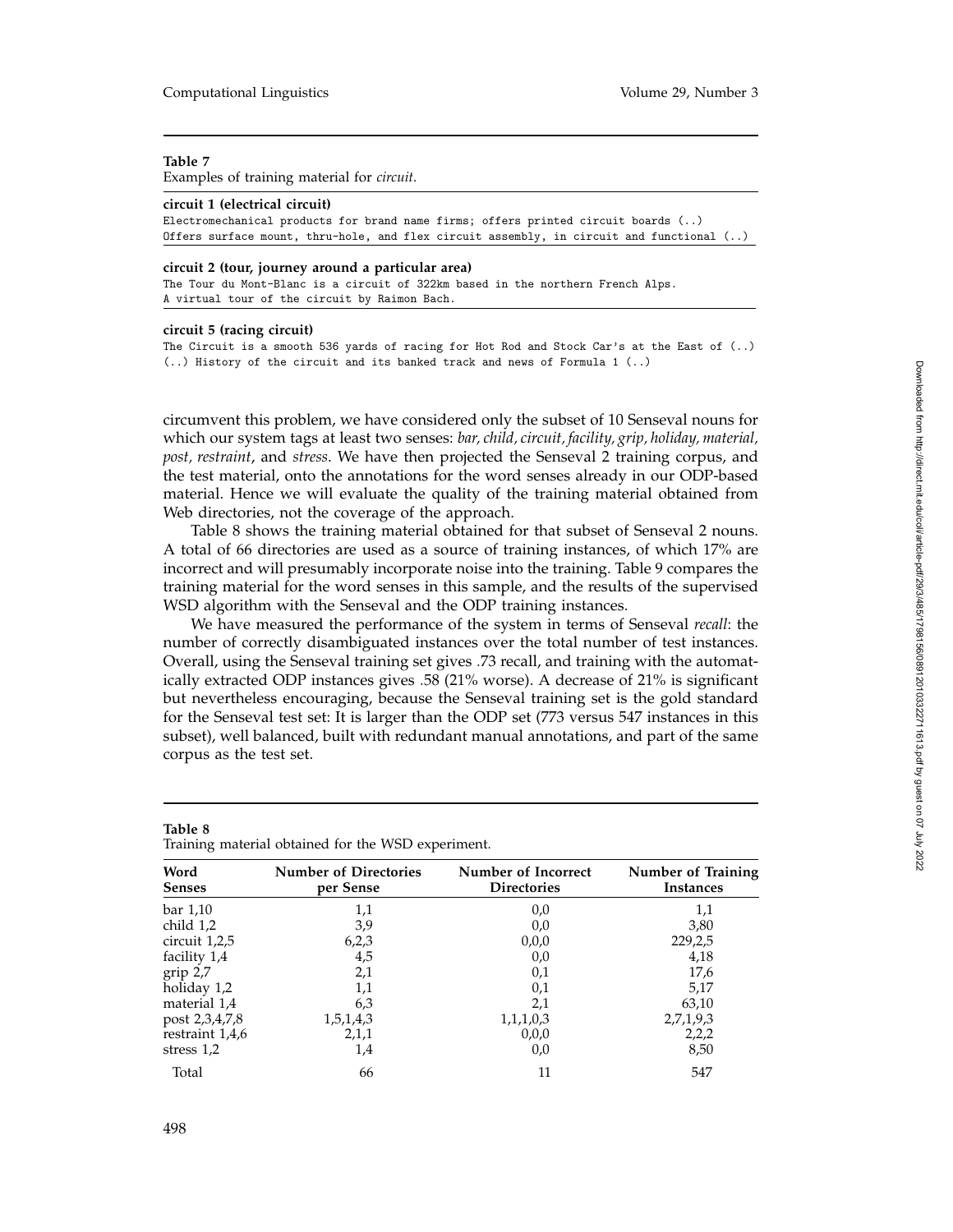| Table 9<br>Results of supervised WSD. |                                                |                                                  |                                    |                                       |                                  |
|---------------------------------------|------------------------------------------------|--------------------------------------------------|------------------------------------|---------------------------------------|----------------------------------|
| Word<br><b>Senses</b>                 | Number of<br>instances<br>Senseval<br>Training | Number of<br>instances<br><b>ODP</b><br>Training | Number of Test<br><b>Instances</b> | <b>Recall</b><br>Senseval<br>Training | <b>Recall</b><br>ODP<br>Training |
| bar 1,10                              | 127,11                                         | 1,1                                              | 62,6                               | .91                                   | .50                              |
| child 1,2                             | 39,78                                          | 3,80                                             | 35,27                              | .57                                   | .44                              |
| circuit $1,2,5$                       | 67,6,7                                         | 229,2,5                                          | 23,2,8                             | .70                                   | .70                              |
| facility 1,4                          | 26,61                                          | 4,18                                             | 15,28                              | .79                                   | .67                              |
| grip 2,7                              | 6,1                                            | 17,6                                             | 4,0                                | 1.00                                  | 1.00                             |
| holiday 1,2                           | 4,57                                           | 5,17                                             | 26,2                               | .96                                   | .96                              |
| material 1,4                          | 65,7                                           | 63,10                                            | 30,9                               | .79                                   | .79                              |
| post 2,3,4,7,8                        | 1,64,20,11,7                                   | 2,7,1,9,3                                        | 2,25,13,12,4                       | .45                                   | .25                              |
| restraint 1,4,6                       | 17,32,11                                       | 2,2,2                                            | 8,14,4                             | .65                                   | .50                              |
| stress 1,2                            | 3,45                                           | 8,50                                             | 1,19                               | .95                                   | .95                              |
| Total                                 | 773                                            | 547                                              | 379                                | .73                                   | .58                              |

The most similar experiment in the literature is Agirre and Martínez (2000), in which the sense-tagged instances obtained using a high-performance Web-mining algorithm (Mihalcea and Moldovan 1999) performed hardly better than a random baseline as WSD training instances. A difference between the two experiments is that Agirre et al. do not limit their experiments to the fraction of the test set for which they have automatically extracted training samples; hence a direct comparison of the results is not possible.

A detailed examination of the results indicates that the difference in performance is related to the smaller number of training instances rather than to the quality of individual instances:

- In all four cases in which ODP provides a comparable—or larger—number of training instances (*circuit, grip, material, stress*), ODP training equals hand-tagged training. In one additional case (*holiday*), the number of ODP instances is smaller, but still the recall is the same. For the other five words, the number of ODP instances is substantially smaller and the recall is worse.
- Remarkably, incorrect directories harm recall substantially only for *post* , which accumulates six erroneous associations (out of 11 errors). The other five errors (in *material 1, 4, holiday 2, grip 7*) do not affect the final recall for these words. There are two possible reasons for this behavior:
	- Erroneous directories tend to be less productive in terms of training instances. Indeed, this fact could be incorporated as an additional filter for candidate directories. This is the case, for instance, of *material 1*, for which correct directories provide much more training material than the incorrect one.
	- Erroneous directories are more frequent with rare (less frequent) word senses. This is correlated with a smaller number of test instances (hence the influence on average recall is lower) and also of training instances (and then the reference, hand-tagged material does not provide good training data either). This is the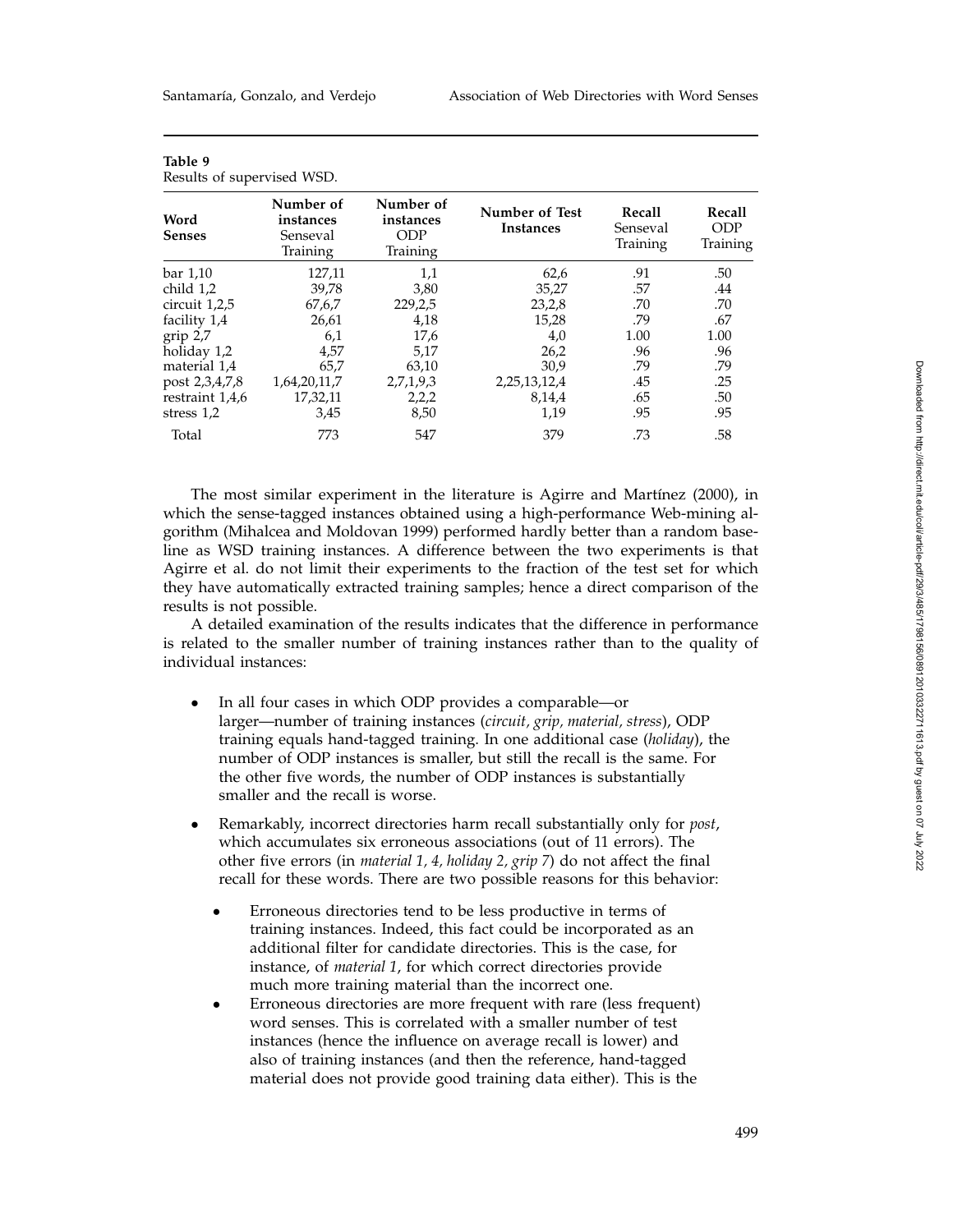Computational Linguistics Volume 29, Number 3

case of *grip 7* or *holiday 2*, which have zero and two test instances, respectively.

Overall, our results suggest that directory-based instances, in spite of being shorter and automatically extracted, are not substantially worse for supervised WSD than the hand-tagged material provided by the Senseval organization. The limitation of the approach is currently the low coverage of word senses and the amount of training samples. Two strategies may help in overcoming such limitations: first, propagating directories via synonymy (attaching directories to synsets rather than word senses) and semantic relationships (propagating directories via hyponymy relations); second, retrieving instances not only from the ODP page describing the directory contents, but from the Web pages listed in the directory.

The only fundamental limitation of our approach for the automatic extraction of annotated examples is the fact that directories are closely related to topics and domains, and therefore word senses that do not pertain to any domain cannot receive directories and training instances from them. Still, the approach can be very useful for language engineering applications in which only domain disambiguation (versus sense disambiguation) is required, such as information retrieval (Gonzalo et al. 1998) and content-based user modeling (Magnini and Strapparava 2000).

# **5. Massive Processing of WordNet Nouns**

We have applied the association algorithm to all noncompound nouns in WordNet without nonalphabetic characters (e.g., *sea lion* and *10* are not included in the bulk processing). The results can be seen in Table 10. Overall, the system associates at least one directory with 13,375 nouns (28% of the candidate set).

The most direct way of propagating directories in the WordNet structure is extending sense/directory associations to synset/directory relations (i.e., if a word sense receives a directory, then all word senses in the same synset receive the same directory). For instance, *cable 2* (transmission line) receives the following directories:

business/industries/electronics and electrical business/industries/electronics and electrical/hardware/connectors and terminals business/industries/electronics and electrical/contract manufacturers

As *cable 2* is part of the synset {*cable 2, line 9, transmission line 1*}, *line 9* and *transmission line 1* inherit the three directories.

With this (quite conservative) strategy, the number of characterized nouns and word senses almost doubles: 24,558 nouns and 27,383 senses, covering 34% of the can-

| Table 10 |                                                                |
|----------|----------------------------------------------------------------|
|          | Massive association of ODP directories with WordNet 1.7 nouns. |

|                        |        | With Propagation |
|------------------------|--------|------------------|
| Candidate nouns        | 51,168 |                  |
| Candidate senses       | 73,612 |                  |
| Associated directories | 29.291 |                  |
| Characterized nouns    | 13,375 | 24,558           |
| Characterized senses   | 14,483 | 27,383           |
| <b>Hyponyms</b>        | 1,800  |                  |
|                        |        |                  |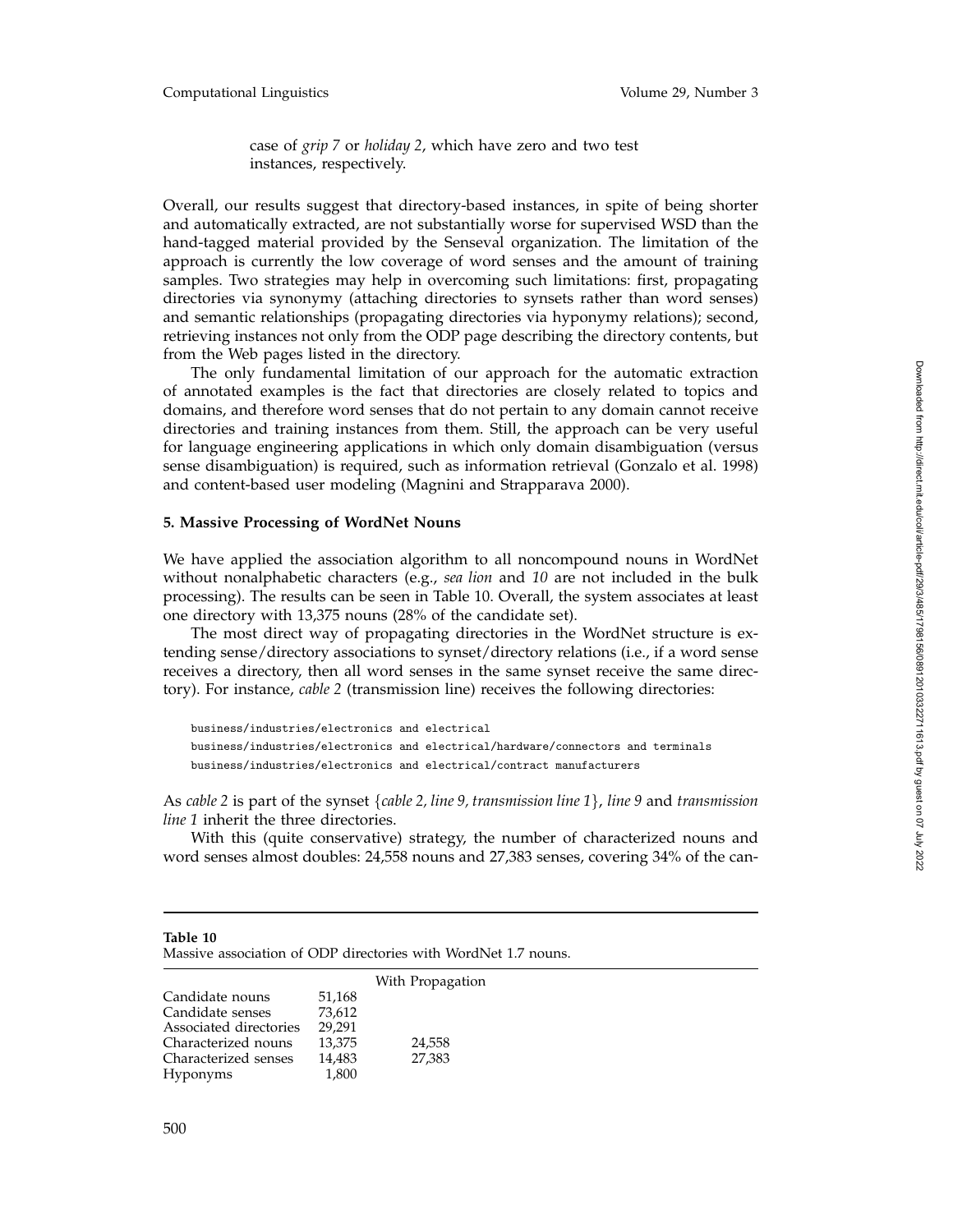didate nouns plus 7,027 multiword terms that were not in the candidate set. The results of this massive processing, together with the results for the Senseval 2 test (including training material) are available for public inspection at  $\langle$ http://nlp.uned.es/ODP $\rangle$ .

## **6. Conclusions**

Our algorithm is able to associate ODP directories with WordNet senses with 86% accuracy over the Senseval 2 test, and with coverage between 73% and 88% of the domain-specific senses. Such associations can be used as rich characterizations for word senses: as a source of information to cluster senses according to their topical relatedness, to extract topic signatures, to acquire sense-tagged corpora, etc. The only intrinsic limitation of the approach is that Web directories are not appropriate for characterizing general word senses (versus domain-specific ones). If such characterization is necessary for a particular natural language application, the method should be complemented by other means of acquiring lexical information.

In the supervised WSD experiment we have carried out, the results suggest that the characterization of word senses with Web directories provides cleaner data, without further sophisticated filtering, than a direct use of the full Web. Indeed the WSD results using training material from ODP directories gives better results than could be expected from previous cross-validations of training and test WSD materials.

Our ongoing work is extending the algorithm—which works independently for every input word—to combine and propagate sense/directory associations over the entire WordNet. The initial coverage of WordNet nouns is 34%, but we hope to improve this figure by taking advantage of the WordNet structure.

Perhaps the main conclusion of our work is that Web directories are a much more structured and reliable corpus than the whole Web. In spite of being manually supervised, Web directories offer immense structured corpora that deserve our attention as sources of linguistic information. In particular, listing word sense/ODP directory associations has the additional advantage, compared to other Web-mining approaches, of providing a wealth of lexical information in a very condensed manner.

## **Acknowledgments**

This work has been partially supported by the Spanish government through project *Hermes* (TIC2000-0335-C03-01).

#### **References**

- Agirre, E., O. Ansa, E. Hovy, and D. Martínez. 2000. Enriching very large ontologies using the WWW. In *Proceedings of the Ontology Learning Workshop*, Berlin.
- Agirre, E. and D. Martínez. 2000. Exploring automatic word sense disambiguation with decision lists and the Web. In *Proceedings of the COLING Workshop on Semantic Annotation and Intelligent Content* , Luxembourg.
- Edmonds, P. and S. Cotton. 2001. Senseval-2: Overview. In *Proceedings of Senseval 2*. Association for Computational Linguistics, New Brunswick, NJ.
- Fujii, A. and T. Ishikawa. 1999. Utilizing the World Wide Web as an encyclopedia:

Extracting term descriptions from semi-structured texts. In *Proceedings of ACL-99*. Association for Computational Linguistics, New Brunswick, NJ.

- Gonzalo, J., F. Verdejo, I. Chugur, and J. Cigarrán. 1998. Indexing with Wordnet synsets can improve text retrieval. In *COLING/ACL'98 Workshop on Usage of WordNet in Natural Language Processing Systems*. Association for Computational Linguistics, New Brunswick, NJ.
- Grefenstette, G. 1999. The WWW as a resource for example-based MT tasks. In *Proceedings of ASLIB-99*, London.
- Joho, H. and M. Sanderson. 2000. Retrieving descriptive phrases from large amounts of free text. In *Proceedings of the 9th ACM CIKM Conference*, McLean, VA.
- Kilgarriff, A. 2001a. English lexical sample task description. In *Proceedings of Senseval 2*. Association for Computational Linguistics, New Brunswick, NJ.
- Kilgarriff, A. 2001b. Web as corpus. In